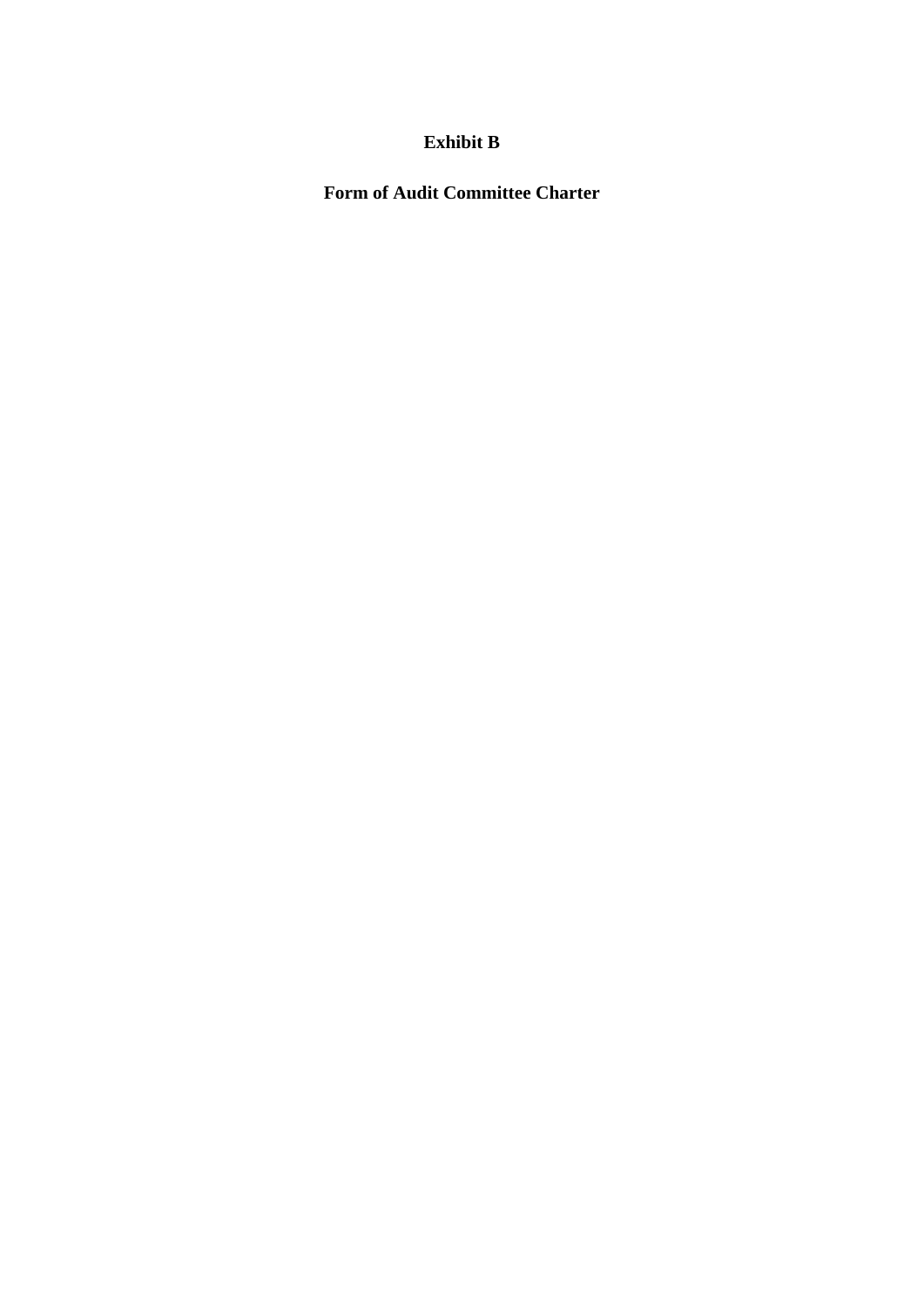# **Adagene Inc.**

# **Audit Committee Charter**

Adopted January 16, 2021

### **Purpose**

The Audit Committee (the "**Committee**") is created by the Board of Directors (the "**Board**") of Adagene Inc. (the "**Company**") to:

- assist the Board in its oversight of
	- the integrity of the Company's financial statements and internal controls;
	- the annual independent audit of the Company's financial statements, the engagement of the independent auditors and the evaluation of the independent auditor's qualifications, independence and performance;
	- the performance of the Company's internal audit function; and
	- the Company's compliance with legal and regulatory requirements; and
- such other duties as directed by the Board.

# **Membership**

The Committee shall consist of one or more members of the Board. For 90 days from the date of effectiveness of the registration statement in connection with the Company's initial public offering (the "**IPO**"), at least one member shall be deemed by the Board to be independent and meet independence and experience requirements of Rule 10A-3 of the Securities and Exchange Act of 1934 (the "**Exchange Act**") and the listing rules of the Nasdaq Global Market ("**NASDAQ**").For one year from the date of effectiveness of the registration statement in connection with the IPO, at least majority committee members shall be deemed by the Board to be independent and meet independence and experience requirements of Rule 10A-3 of the Exchange Act and the listing rules of NASDAQ. After one year from the date of effectiveness of the registration statement in connection with the Company's IPO, all committee members shall be deemed by the Board to be independent and meet independence and experience requirements of Rule 10A-3 of the Exchange Act and the listing rules of NASDAQ. Each member shall, in the judgment of the Board, have the ability to read and understand the Company's basic financial statements. At least one member of the Committee shall, in the judgment of the Board, be an "audit committee financial expert" in accordance with the rules and regulations of the U.S. Securities and Exchange Commission (**"SEC"**) and at least one member (who may also serve as the audit committee financial expert) shall, in the judgment of the Board, have accounting or related financial management expertise in accordance with NASDAQ listing standards.

The Nominating and Corporate Governance Committee shall recommend nominees for appointment to the Committee annually and as vacancies or newly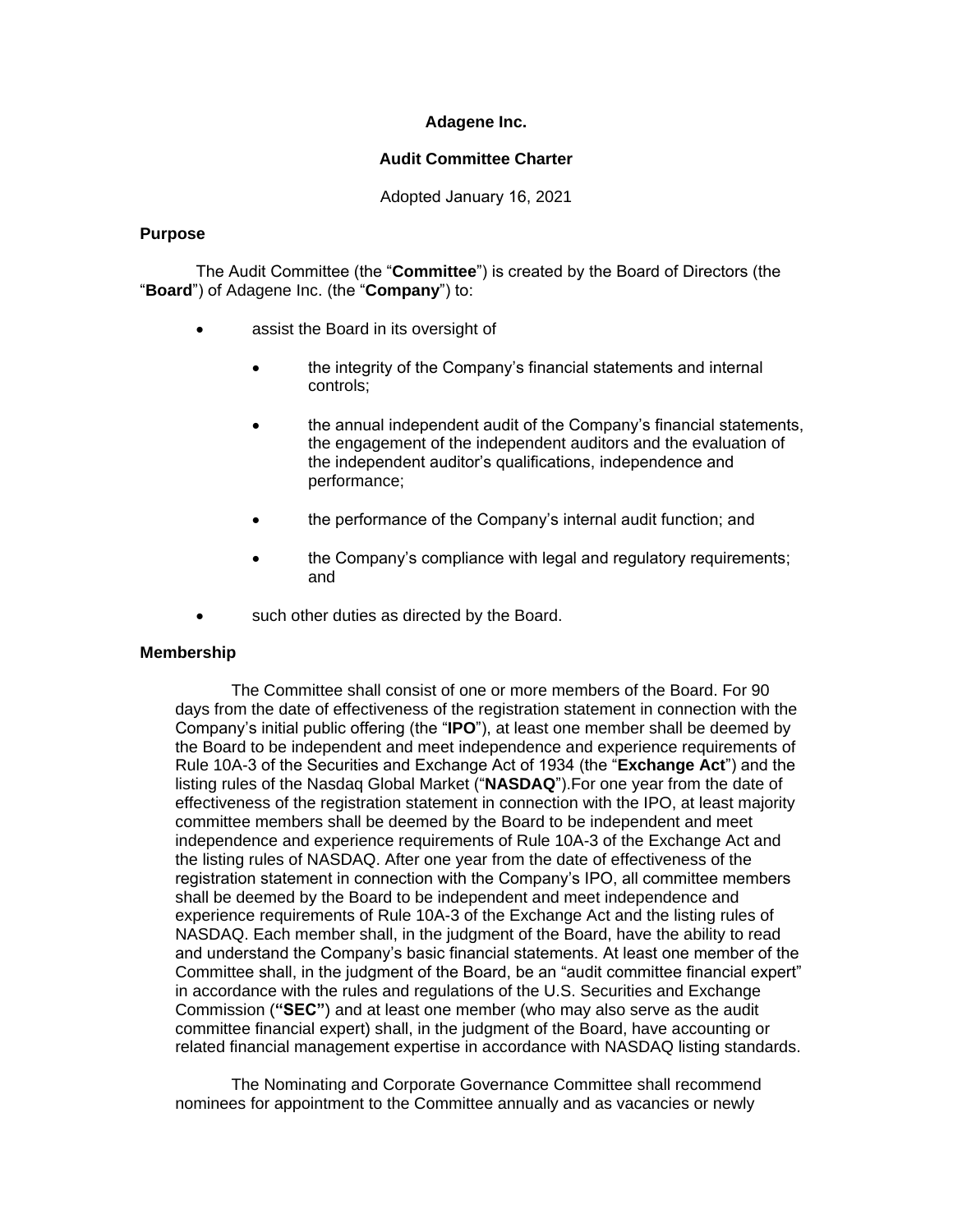created positions occur. Committee members shall be appointed by the Board and may be removed by the Board at any time. The Board may appoint the Chairperson of the Committee (the "**Chairperson**"), or may direct that the members of the Committee elect the Chairperson.

## **Responsibilities**

The basic responsibility of the members of the Committee is to exercise their business judgment to act in what they reasonably believe to be in the best interests of the Company and its shareholders. In discharging that obligation, members should be entitled to rely on the honesty and integrity of the Company's senior executives and its outside advisors and auditors, to the fullest extent permitted by law. In addition to any other responsibilities which may be assigned from time to time by the Board, the Committee is responsible for the following matters.

### *Independent Auditor*

- The Committee shall be directly responsible for the appointment, compensation, retention, termination, and oversight of the work of any accounting firm engaged for the purpose of preparing or issuing an audit report or performing other audit, review or attest services for the Company (subject, if applicable, to shareholder ratification). Each such accounting firm shall report directly to the Committee.
- The Committee shall pre-approve the audit services and non-audit services (including the fees and terms thereof) to be provided by the Company's independent auditor pursuant to pre-approval policies and procedures established by the Committee. The Committee may delegate its authority to pre-approve services to one or more Committee members, provided that such designees present any such approvals to the full Committee at the next Committee meeting.
- The Committee shall discuss with the independent auditor its responsibilities under generally accepted auditing standards, review and approve the planned scope and timing of the independent auditor's annual audit plan(s) and discuss significant findings from the audit and any problems or difficulties encountered, including any restrictions on the scope of the auditor's activities or on access to requested information, and any significant disagreements with management.
- The Committee shall evaluate the independent auditor's qualifications, performance and independence, and shall present its conclusions with respect to the independent auditor to the full Board on at least an annual basis. As part of such evaluation, at least annually, the Committee shall:
	- obtain and review a report or reports from the Company's independent auditor:
		- describing the independent auditor's internal quality-control procedures;
		- describing any material issues raised by (i) the most recent internal quality-control review, peer review or Public Company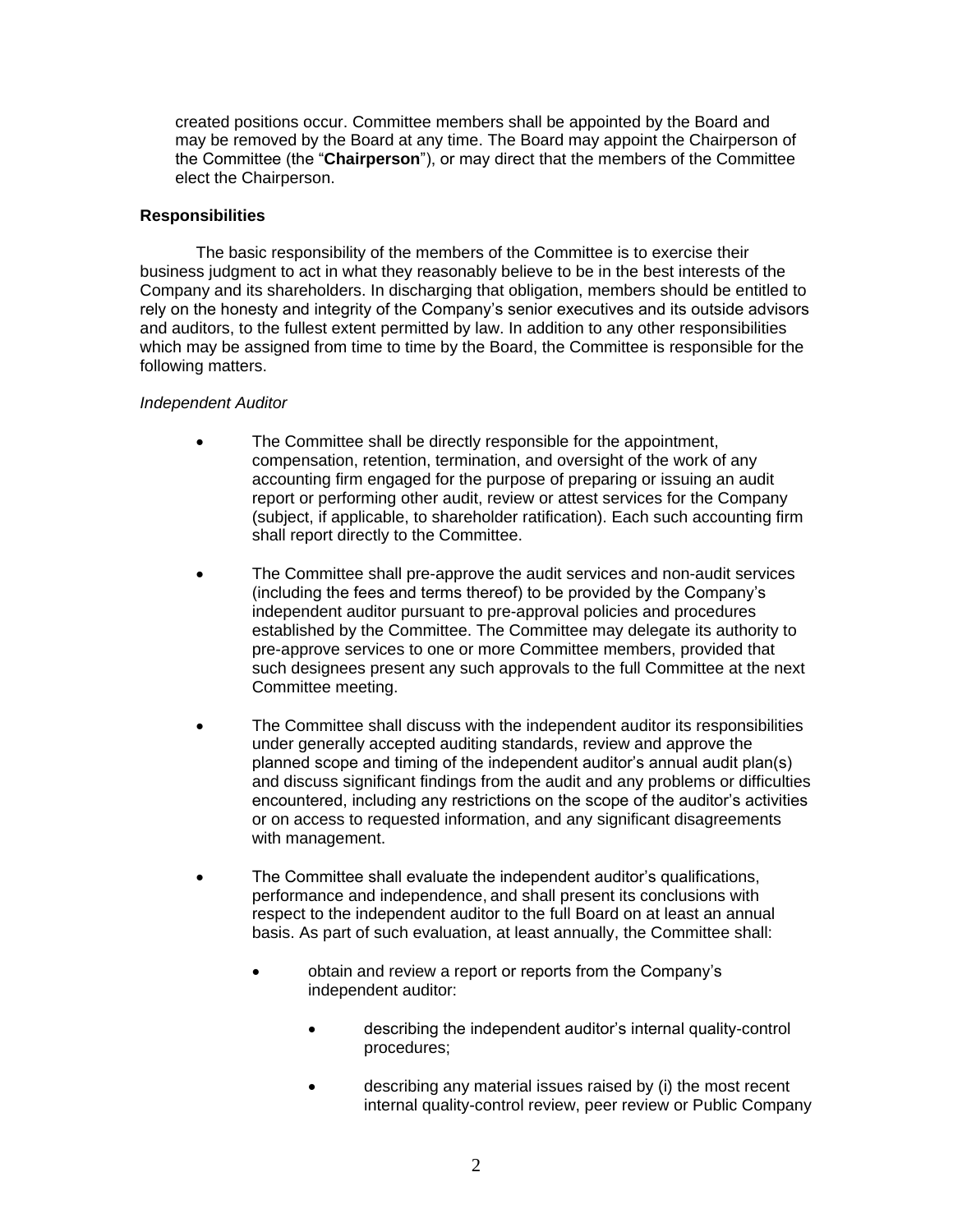Accounting Oversight Board ("**PCAOB**") review, of the independent auditing firm, or (ii) any inquiry or investigation by governmental or professional authorities, within the preceding five years, regarding one or more independent audits carried out by the auditing firm; and any steps taken to deal with any such issues;

- describing all relationships between the independent auditor and the Company consistent with applicable requirements of the PCAOB regarding the independent auditor's communications with the audit committee concerning independence; and
- assuring that Section 10A of the Securities Exchange Act of 1934 has not been implicated.
- actively engage in a dialogue with the independent auditor with respect to any disclosed relationships or services that may impact the objectivity and independence of the auditor;
- take or recommend that the Board take, appropriate action to oversee the independence of the independent auditor;
- review and evaluate the lead audit partner of the independent auditor team(s), as well as other senior members;
- confirm and evaluate the rotation of the audit partners on the audit engagement team as required by law;
- consider whether the independent auditor should be rotated, so as to assure continuing auditor independence; and
- obtain the opinion of management and the internal auditors of the independent auditor's performance.
- The Committee shall establish policies for the Company's hiring of current or former employees of the independent auditor.

# *Internal Auditors*

- At least annually, the Committee shall evaluate the performance, responsibilities, budget and staffing of the Company's internal audit function and review and approve the internal audit plan. Such evaluation shall include a review of the responsibilities, budget and staffing of the Company's internal audit function with the independent auditor.
- At least annually, the Committee shall evaluate the performance of the senior officer or officers responsible for the internal audit function of the Company, and make recommendations to the Board and management regarding the responsibilities, retention or termination of such officer or officers.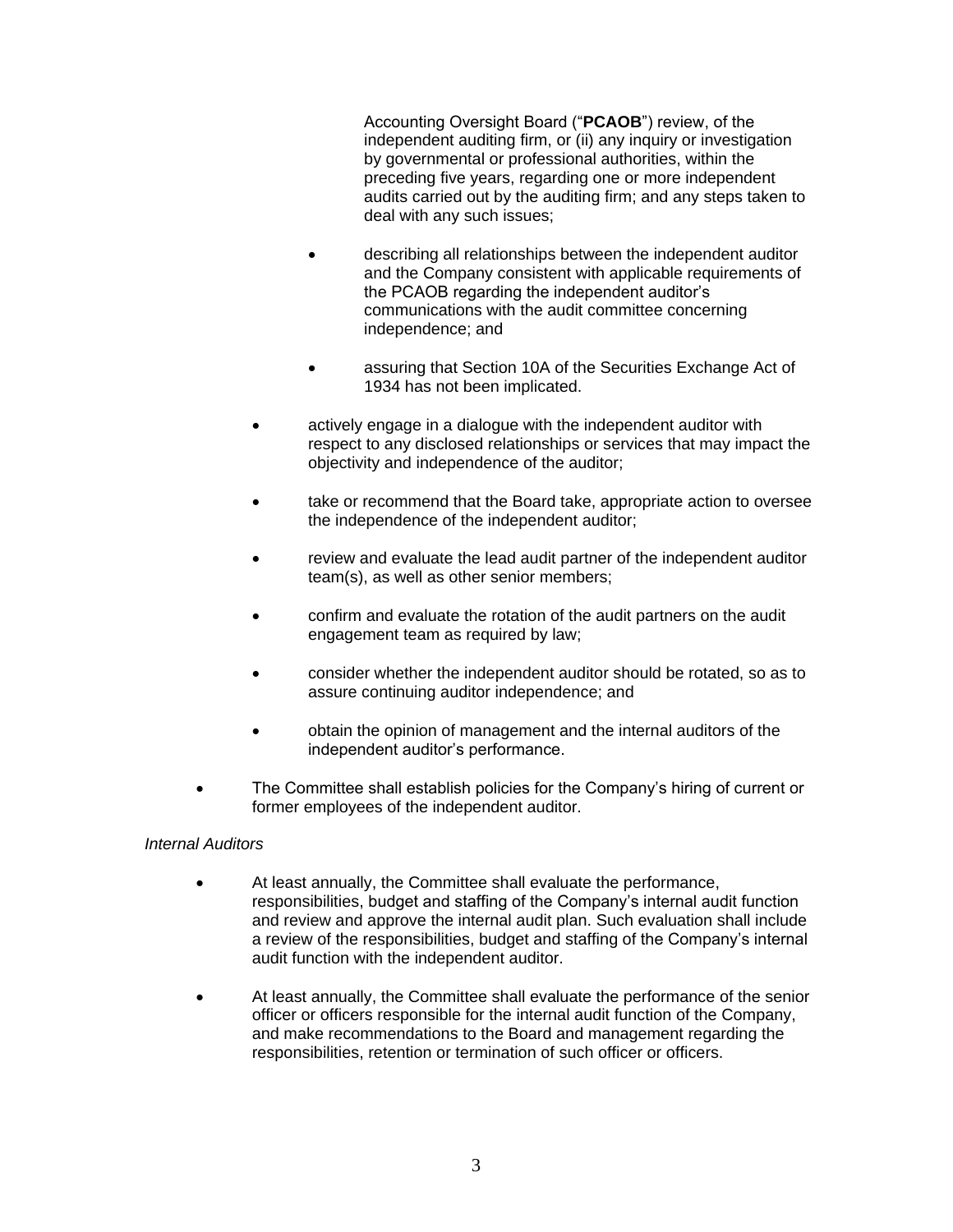# *Financial Statements; Disclosure and Other Risk Management and Compliance Matters*

- The Committee shall meet to review and discuss with management and the independent auditor the annual audited and unaudited quarterly financial statements, including reviewing the Company's specific disclosures under "Management's Discussion and Analysis of Financial Condition and Results of Operations," prior to the filing of the Company's Form 20-F with the SEC;
- The Committee shall review with management, the internal auditors and the independent auditor, in separate meetings whenever the Committee deems appropriate:
	- any analyses or other written communications prepared by management and/or the independent auditor setting forth significant financial reporting issues and judgments made in connection with the preparation of the financial statements, including analyses of the effects of alternative Generally Accepted Accounting Principles ("**GAAP**") methods on the financial statements;
	- the critical accounting policies and practices of the Company;
	- the clarity of the financial disclosures made by the Company;
	- information regarding any "second" opinions sought by management from an independent auditor with respect to the accounting treatment of a particular event or transaction;
	- the effect of key transactions and related-party transactions, any regulatory and accounting initiatives, as well as off-balance sheet transactions and structures, on the Company's financial statements; and
	- any major issues regarding accounting principles and financial statement presentations, including any significant changes in the Company's selection or application of accounting principles.
- The Committee, or the Chairperson of the Committee, shall review the Company's earnings press releases prior to public dissemination, the type and presentation of information included in the Company's earnings press releases, as well as financial information and earnings guidance provided to analysts and rating agencies, paying particular attention to the use of non-GAAP financial information.
- The Committee, or the Chairperson of the Committee, may review any of the Company's financial information and earnings guidance provided to analysts and ratings agencies and any of the Company's other financial disclosures, such as earnings press releases, as the Chairperson of the Committee deems appropriate.
- The Committee shall, in conjunction with the Chief Executive Officer and Chief Financial Officer of the Company, review the Company's disclosure controls and procedures and internal control over financial reporting. The review of internal control over financial reporting shall include whether there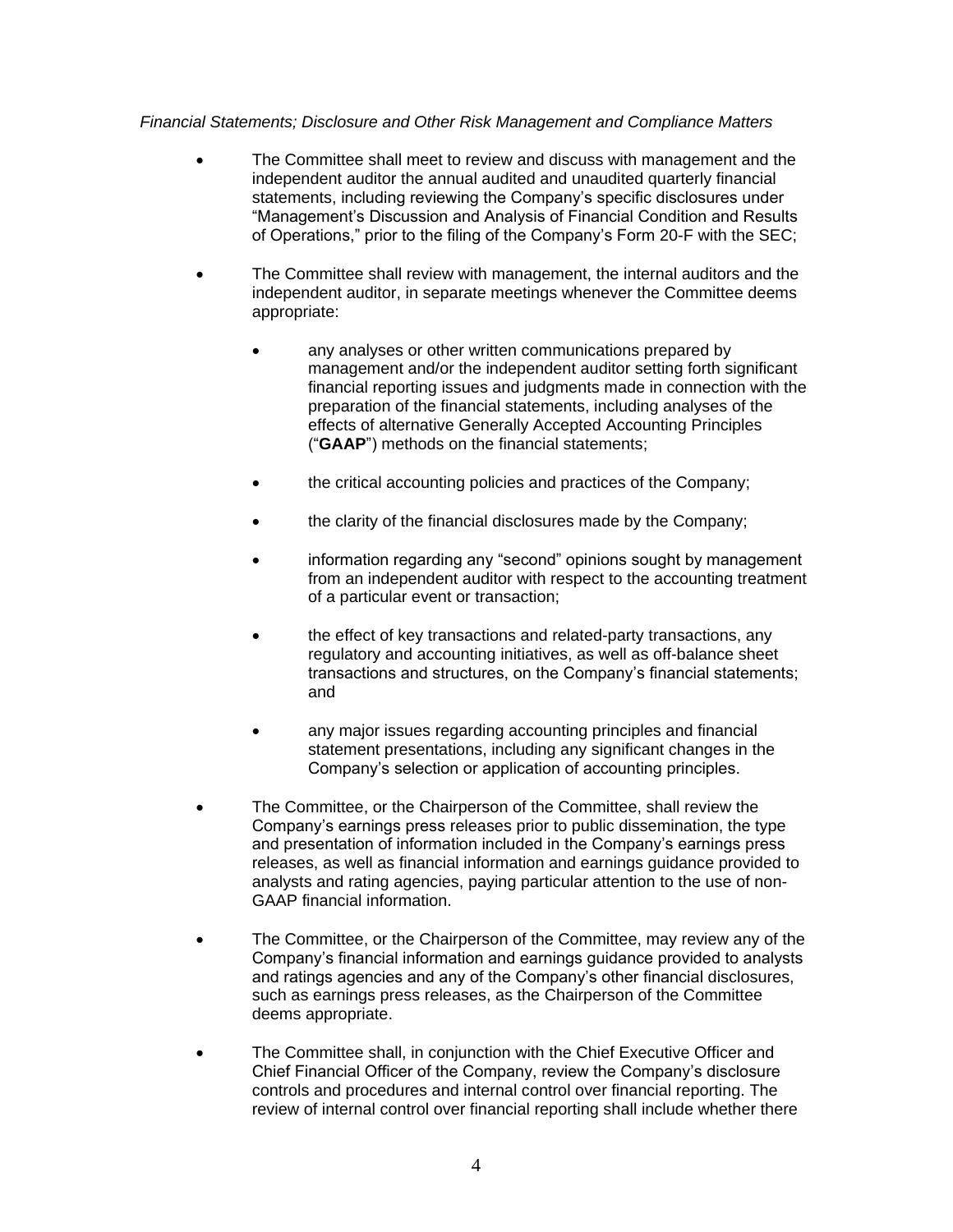are any significant deficiencies and material weaknesses in the design or operation of internal control over financial reporting which are reasonably likely to affect the Company's ability to record, process, summarize and report financial information and any fraud involving management or other employees with a significant role in internal control over financial reporting. The Committee shall also review any special audit steps adopted in light of material control deficiencies.

- The Committee shall review and discuss with the independent auditor and management any current accounting trends and developments, and take such action with respect thereto as may be deemed appropriate.
- The Committee shall review and discuss with the independent auditor any audit problems or difficulties and management's response thereto, including those matters required to be discussed with the Committee by the auditor pursuant to established auditing standards, as amended, such as:
	- any restrictions on the scope of the independent auditor's activities or on access to requested information;
	- any accounting adjustments that were noted or proposed by the auditor but were not adopted or reflected;
	- any communications between the audit team and the audit firm's national office regarding auditing or accounting issues presented by the engagement;
	- any management or internal control letter issued, or proposed to be issued, by the auditor; and
	- any significant disagreements between management and the independent auditor.
- In connection with its oversight responsibilities, the Committee shall be directly responsible for the resolution of disagreements between management and the auditor regarding the Company's financial reporting.
- The Committee shall review the Company's policies and practices with respect to risk assessment and risk management, including discussing with management the Company's major financial risk exposures and the steps that have been taken to monitor and control such exposures.
- The Committee shall establish procedures for:
	- the receipt, retention and treatment of complaints received by the Company regarding accounting, internal accounting controls or auditing matters, and
	- the confidential, anonymous submission by employees of the Company of concerns regarding questionable accounting or auditing matters.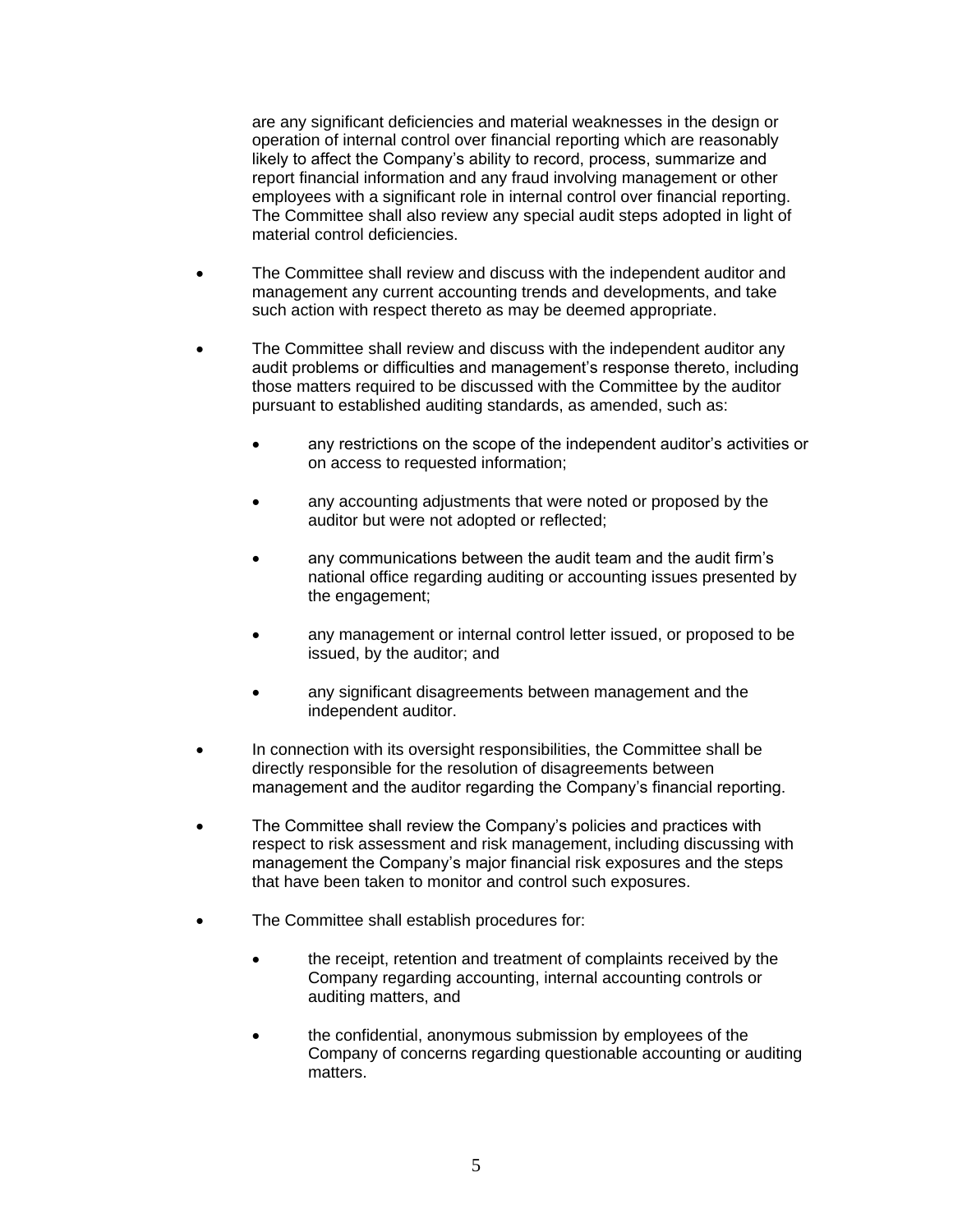- The Committee shall review the Company's compliance with laws and regulations, including major legal and regulatory initiatives. The Committee shall also review any major litigation or investigations against the Company that may have a material impact on the Company's financial statements. The Committee shall meet and discuss these matters with management and others as appropriate, including the General Counsel or an officer with similar duties and responsibilities of the Company.
- The Committee shall oversee compliance with the Company's Code of Business Conduct and Ethics and report on such compliance to the Board. The Committee shall also review and consider any requests for waivers of the Company's Corporate Governance Guidelines or Code of Business Conduct and Ethics for the Company's directors, executive officers and other senior financial officers, and shall make a recommendation to the Board with respect to such request for a waiver.
- The Committee shall review potential conflicts of interest involving directors, including whether such director or directors may vote on any issue as to which there may be a conflict.

# *Reporting to the Board*

- The Committee shall report to the Board periodically. This report shall include a review of any issues that arise with respect to the quality or integrity of the Company's financial statements, the Company's compliance with legal or regulatory requirements, the independence and performance of the Company's independent auditor, the performance of the internal audit function and any other matters that the Committee deems appropriate or is requested to include by the Board.
- At least annually, the Committee shall evaluate its own performance and report to the Board on such evaluation.
- The Committee shall review and assess the adequacy of this charter on an annual basis and recommend any proposed changes to the Board.

# *Related-party Transactions*

 The Committee shall review and approve all related-party transactions (as defined in Item 7 of Form 20-F), including, but not limited to, transactions between the Company, on the one hand, and enterprises that directly or indirectly through one or more intermediaries, control or are controlled by, or are under common control with, the Company, on the other hand. The Committee shall consider all relevant factors when determining whether to approve a related-party transaction, including (i) the benefits to the Company of the transaction; (ii) whether such transaction is on terms no less favorable than terms generally available to an unaffiliated third-party under the same or similar circumstances; (iii) the materiality of the transaction to the Company; and (iv) the extent of the related party's interest in the transaction. No director may participate in the approval of any transaction in which such director is a related party, but such director is required to provide the Committee with all material information concerning the transaction.